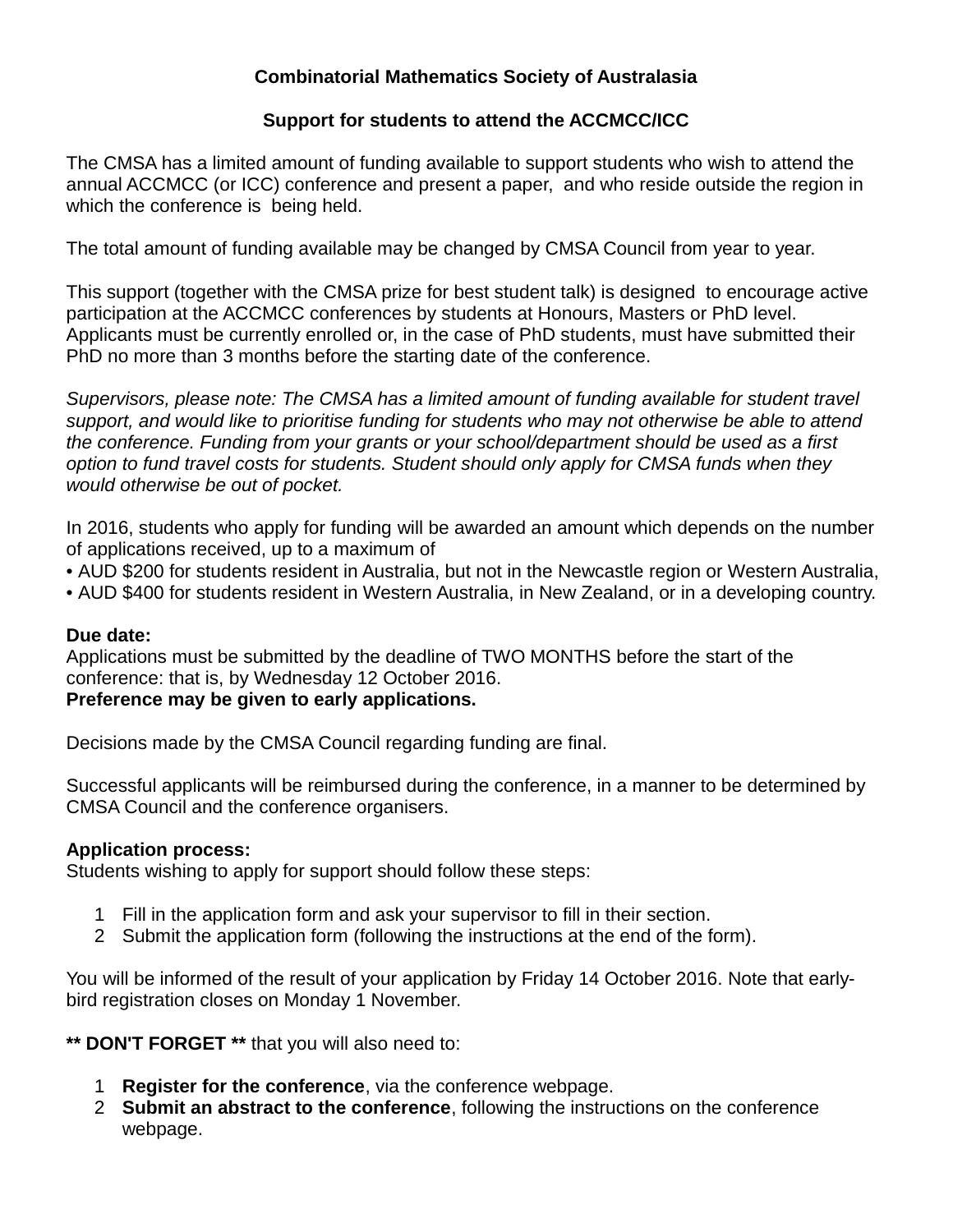### **Combinatorial Mathematics Society of Australasia**

## **Application form: Support for students to attend 40ACCMCC 12 - 16 December 2016, University of Newcastle**

| <b>Personal Details (Please Print)</b>                                                        |  |
|-----------------------------------------------------------------------------------------------|--|
|                                                                                               |  |
|                                                                                               |  |
|                                                                                               |  |
|                                                                                               |  |
| Current position (e.g., Honours student/Masters student/PhD student in 1st/2nd/3rd/4th year): |  |
|                                                                                               |  |
|                                                                                               |  |
| ,我们也不会有什么。""我们的人,我们也不会有什么?""我们的人,我们也不会有什么?""我们的人,我们也不会有什么?""我们的人,我们也不会有什么?""我们的人              |  |
|                                                                                               |  |
|                                                                                               |  |

**Your proposed conference talk abstract:**

*(Attach a separate page if necessary.)*